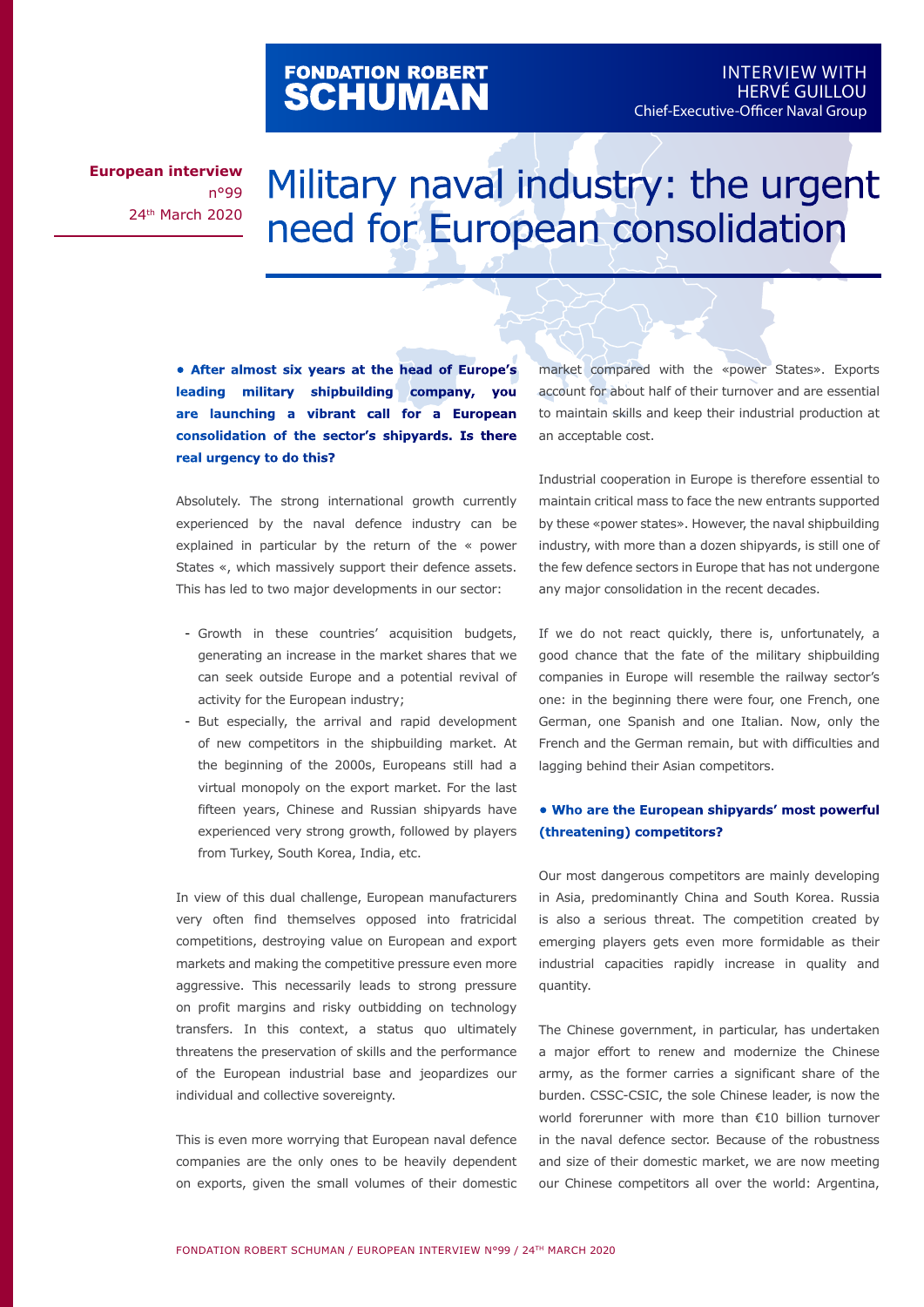Brazil, Peru, Poland, Greece, Algeria, Egypt, United Arab Emirates (UAE), Saudi Arabia, Pakistan, Indonesia, Malaysia, Thailand, West and East Africa, etc.

Of course, the CSSC-CSIC conglomerate still has to further move upmarket to meet the Chinese government's ambition to modernize their fleet and expand on the high seas, but their development does attract European equipment manufacturers who are thus contributing to the technological maturity of their products. China launches a new submarine every three months, and a new frigate every month: you'd have to be naive to think that they won't improve their product range very quickly!

# **• What is the relevant size of a company or of companies in your sector in competition with major groups from third countries?**

To give an order of magnitude, over the past decade, two Chinese manufacturers (CSSC-CSIC, which have since merged) have built 136 warships. Lockheed Martin and General Dynamics, in the United States, have built 78, OSK in Russia 68, HHI and DSME in South Korea, which recently announced their merger, 40. By comparison, over the same period, in Europe, 12 different players have built 80-armed vessels.

# **• How should the European market be consolidated and is it enough to enable a European naval industry to rise to international competition?**

Consolidation among Europeans requires a combination of elements:

- bilateral or even multilateral cooperation built by States, with a convergence of their long-term strategic interests and an intergovernmental will to share strategic interdependence;
- joint industrial programmes, including programmes that are jointly captured for export;
- a competitive context that does not preclude discussions for consolidation;
- and, finally, progressive horizontal integration, taking into account the stakes of national sovereignty, i.e. a more flexible form than in the case of a merger: complementarity, industrial synergies and similar industrial models are the sine qua non conditions

to reach the necessary critical size and survive in international competition.

#### **• Is export essential to the balance of a European group? And to maintain technological skills?**

When national flows are insufficient, exports and cooperation are indispensable, not only to maintain skills but also to preserve industrial performance. It means guaranteeing our sovereignty at an acceptable cost by partially compensating for the off-peak periods in national orders, by diminishing development costs and by supplying engineering offices, building sites and workshops whose fixed costs are very high. Given the weakness of national defence budgets in Europe, no European country can alone maintain such a broad industrial and technological base with its domestic market, involving as many specialities as those needed for the construction of first-class naval vessels.

It is, for example, totally illusory to think that we are able to maintain our skills in France when national programme cycles, particularly for submarines, have periods of almost 7 years with no development activity to support these skills. These «gaps in activity» inevitably lead to a loss of know-how. The subsequent development of new capabilities requires major investments and creates significant risks in terms of costs and timeframes. In addition, the competitiveness of the programmes is largely linked with the full workload of the industrial base.

Europeans are thus the only global players who have to export more than half of their production, so it is vital for them to seek out between 40 and 60% of their workload from exports. The Naval Group site in Lorient, for example, has built 29 surface vessels in 30 years, 13 of which were for export.

#### **• Does Europe master the key technologies in your sector?**

Yes, Europe masters them, but in a heterogeneous manner, because the landscape of the European naval defence sector is complex and fragmented, with each player having a specific positioning (equipment, systems, construction, maintenance, MCO, etc.). I would like to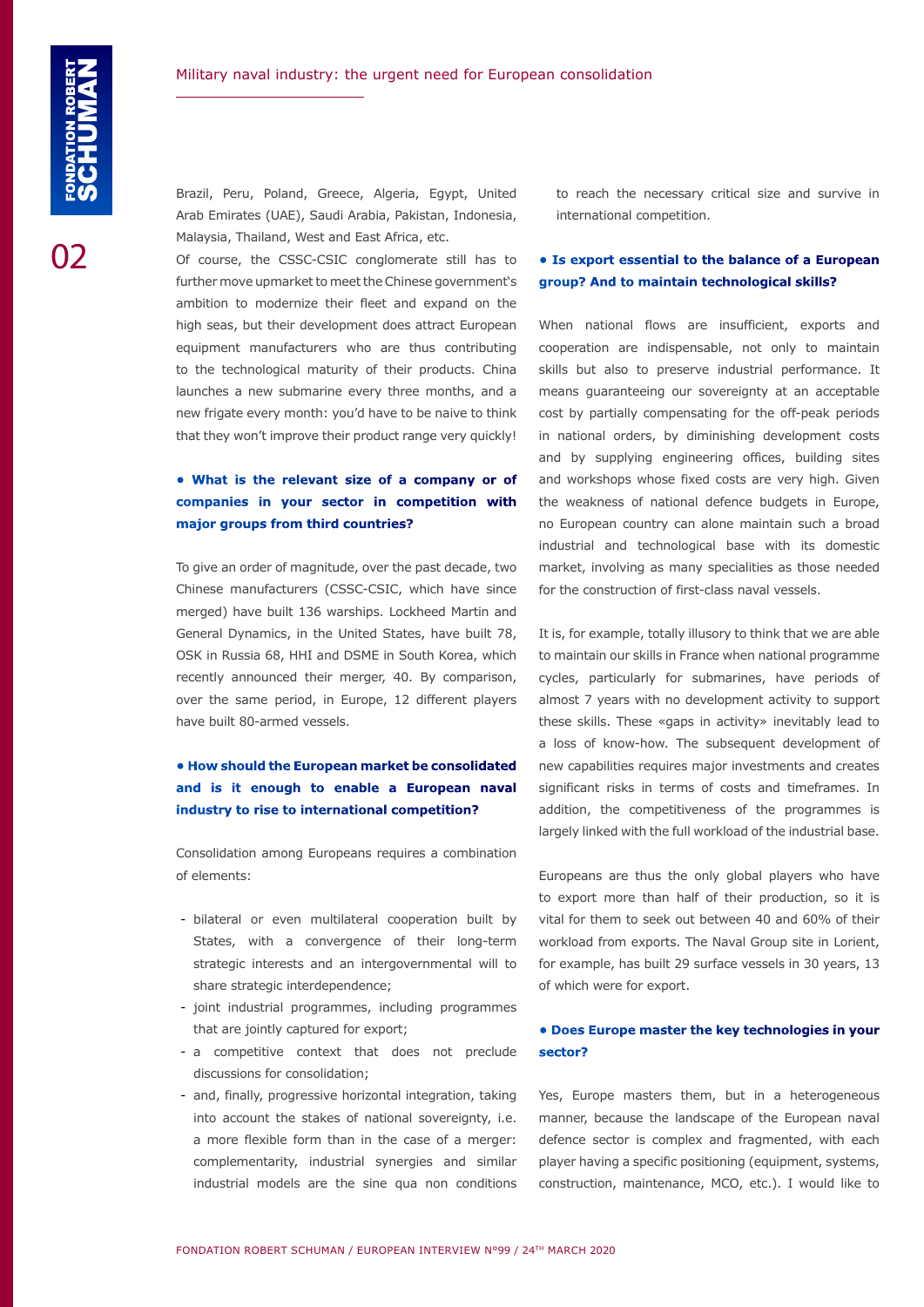point out here that the naval defence industry has been built up over the centuries to reflect a political will for power and sovereignty, and therefore reflects the tradition and geographical specificities of each one. As a consequence, the level of national ambition and equipment requirements differs significantly from one country to another: a ship is built to carry out a mission, for example the French Navy has to be able to go anywhere, on all seas, on all oceans, while the German Navy mainly sails in the Baltic Sea, the North Sea and the North Atlantic. This is due to differences in ship architecture, operational capabilities, on-board systems and uses and, as a result, to differences in technological investment.

Constant investment in its nuclear deterrence policy gives to France an exceptional position in Europe: we have the capacity to design, produce and maintain our defence equipment and systems at a very high level, thus enabling our navy to enjoy technological superiority, in full independence and sovereignty.

However, in the face of increasingly diverse and aggressive competition, we must also stay one step ahead in terms of innovation. This is true for the entire French and European defence industrial and technological base (DITB). The arrival of breakthrough technologies, digital technology and new uses of artificial intelligence are revolutionising the field of possibilities. Only by taking into account the acceleration of technological cycles will we be able to offer our navies faster than other and at the right price, products with very high technological level and high capacity for incremental evolution.

We know that innovation is expensive, but do we really have a choice? Here again, European investment capacity remains limited and exports are a necessary complement. But let's be realistic: faced with new demands made by our international customers, who increasingly assert technical and industrial sovereignty (local establishment, technology transfer), internationalisation is not an alternative to European consolidation, but a complement!

#### **• Are European yards competitive compared to their competitors?**

As I was saying, the arrival of new competitors, massively supported by their States, and the clear shift of the centre of gravity towards Asia are eroding the relative position of the historic European champions, causing them to slip several places on the world scale in less than a decade. The twofold movement of intensification and diversification of competitive pressure inevitably increases the fragility of the European players, who are smaller and more dispersed than the world leaders.

This situation will worsen as Chinese and Russian players accelerate their international development; this even applies to American players if there were to be a slowdown in domestic demand in the United States.

In this context, the consolidation of the European industry is imperative to preserve market positions and competitiveness, but also to seize new opportunities. The first players to move closer together will enjoy a decisive industrial and commercial advantage.

**• You have turned the DCNS Group around and transformed it into the NAVAL GROUP. You have turned a former arsenal, which once had a virtual public monopoly, into a profitable and very hightech company that exports and sells its products all over the world? What lesson have you learned from this?**

Driving change to transform a company, especially one as steeped in history as Naval Group, requires transparency, pedagogy, humility and... nerve! I believe that we must not be afraid to throw our energy back into the industry and to trust, trust the talents of our employees. When I joined Naval Group in 2014, the first thing I did was to go out into the field and meet everyone. Once I had identified the problems, and even if it wasn't often good news, I made a point of sharing it internally and playing the card of transparency, so that all employees were aware of the scale and urgency of the transformation we had to carry out.

We have gradually regained control of all industrial sites and programmes. We have thus regained control of our costs and lead times, and have therefore been able to support this industrial turnaround with financial reorganization. In this way, we have restored our competitiveness, making the company robust.

This robustness is of course very important, both to cope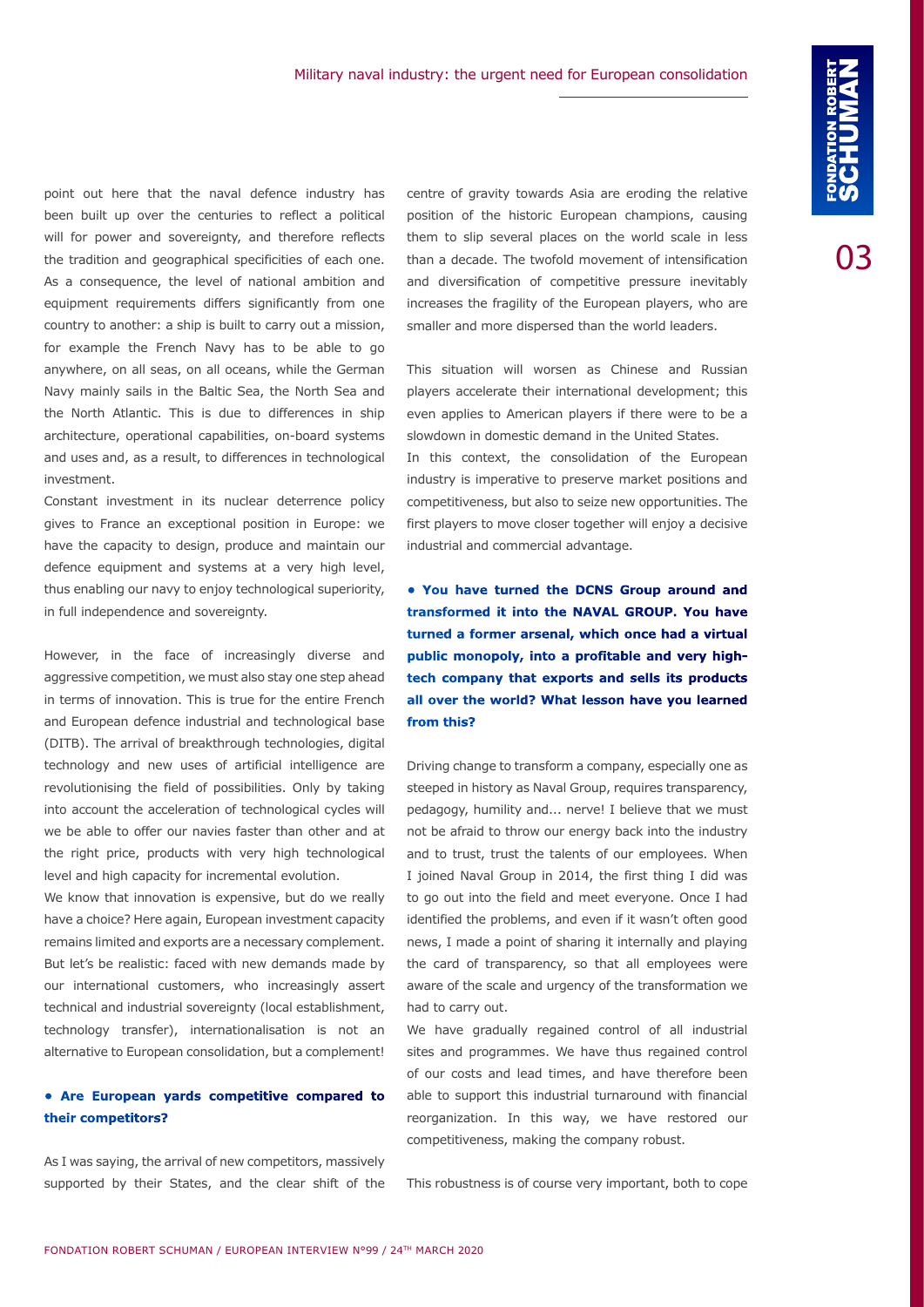with the ups and downs of the business, which is a highly technological one in which significant «setbacks» can occur, and to invest in preparing for the future. It is also this solidity that inspires customer confidence. We are a very long-term partner, our agreement with Australia, for example, commits us for fifty years!

Once this competitiveness had been restored, proving the robustness of our industrial policy, we were able to expand internationally. I have just mentioned Australia. The programme of 12 submarines, the largest in Australia's history, but also probably the largest export programme in French history, was also a very audacious gamble. But I have confidence in the excellent know-how of our staff, and the State, whose support was crucial, obviously had confidence in us as well.

All of this has obviously contributed to a change in the Group's image, and the change of name has had a definite impact: it reflects the transformation of the company over the last five years, which has become international, at the forefront of innovation, financially sound and now a driving force in the European consolidation of the naval defence industry.

**• You have just concluded a partnership with Fincantieri and created Naviris, a joint venture with the Italian champion. What do you expect from it and is it a prelude to other groupings? Is the door open to others?**

With Naviris, we have created the first structuring European alliance in naval defence. This alliance is the natural evolution of the historic partnership between two European leaders. With more than twenty years of cooperation, Fincantieri and Naval Group already have many joint successes to their credit, such as the Horizon air defence frigate programme in the 1990s or the FREMM multi-mission frigate programme, which began in 2005.

This joint company, owned 50/50 by our two groups, has been fully operational since 13 January this year. Its head office in Genoa will manage all the actions decided jointly and its subsidiary in Ollioules, the Common Naval Engineering Laboratory (CNEL), will enable it to carry out its work as a systems integrator.

With Naviris, we aim to create value in various key areas. It will allow us to jointly develop R&D projects, five of which were already the subject of an offer last summer and are due to be notified very shortly.

It will also develop bids for bi-national programmes, such as the mid-life refit of the HORIZON frigates, and for export contracts, with the common objective of securing ten to twenty additional ships within ten years. Tenders will be for surface vessels ranging from 2,000 to 8,000 tonnes. We have already jointly proposed the European Patrol Corvette (EPC) project to our two navies and to the European Commission, and this project is now part of the permanent structured cooperation (PESCO). It will involve the French Navy replacing surveillance frigates from 2030 onwards.

Lastly, synergies will be possible in the area of procurement, since the pooling of requirements will help us to achieve economies of scale.

We are only at the beginning of the story and I hope, of course, that this will continue, that other partners will join us. The door is, of course, open. Greece and Spain have already expressed their interest in participating in the EPC project.

**• You have a long personal experience of cooperative programmes, having been the Director of the London Joint Project Office responsible for the Horizon frigate programme, which the United Kingdom abandoned, leaving Italy and France to continue it. In these types of joint programmes, what should be avoided and what rules must be followed if they are to be successful?**

Above all, there must be State impetus, a shared will to bring long-term interests together. This is not simple because of the differences, already mentioned, in strategic culture and operational ambition. Restricting the number of actors involved therefore facilitates the convergence of objectives and specifications, which must be defined upstream of the programme in order to avoid delays or additional costs linked to the number of variants.

Cooperative programmes are indeed complex mechanisms, which have all too often suffered significant delays. As